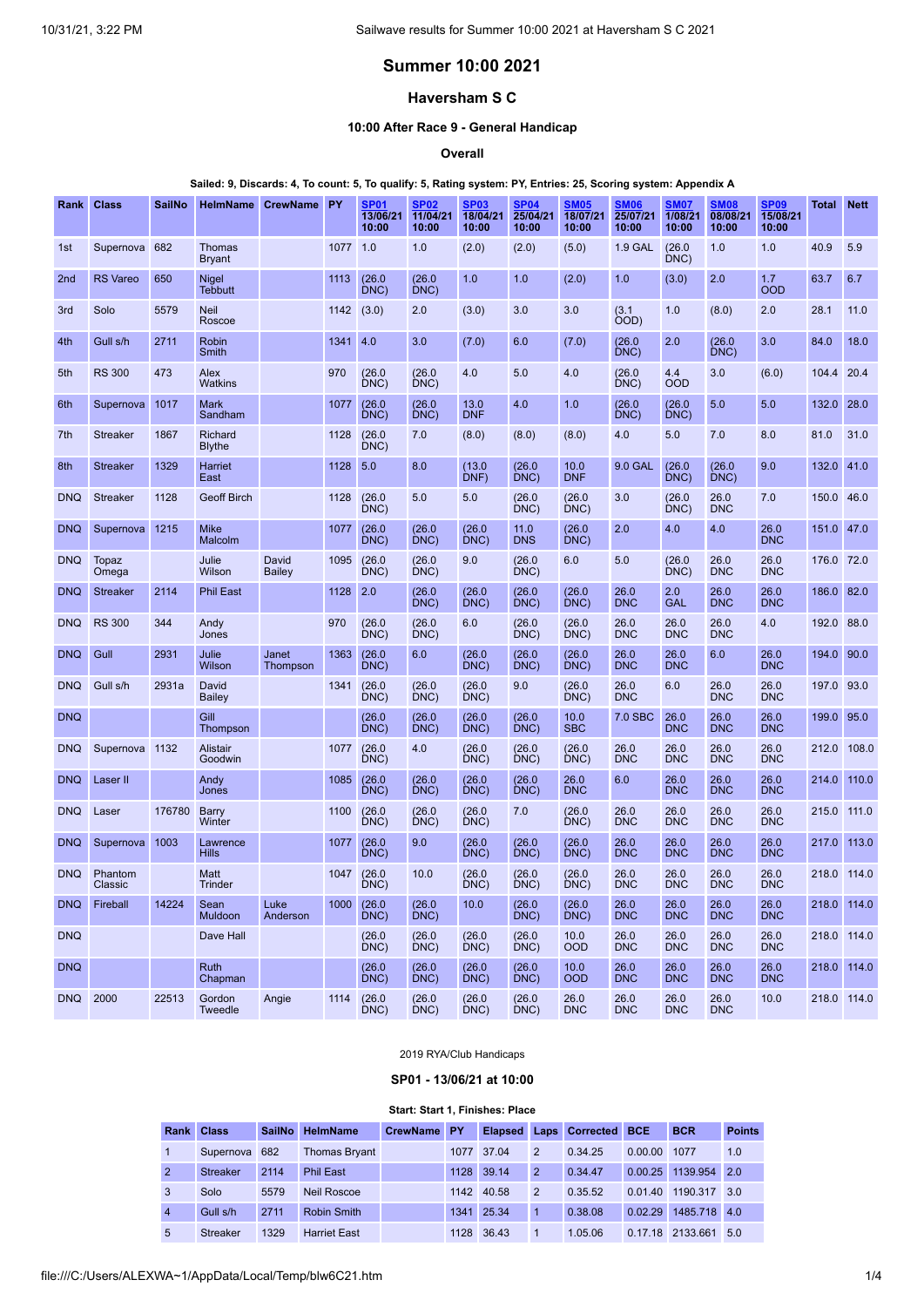## <span id="page-1-0"></span>10/31/21, 3:22 PM Sailwave results for Summer 10:00 2021 at Haversham S C 2021

## **SP02 - 11/04/21 at 10:00**

| Rank           | <b>Class</b>           | <b>SailNo</b> | <b>HelmName</b>       | <b>CrewName</b>       | <b>PY</b> | <b>Elapsed</b> | Laps           | <b>Corrected</b> | <b>BCE</b> | <b>BCR</b>   | <b>Points</b> |
|----------------|------------------------|---------------|-----------------------|-----------------------|-----------|----------------|----------------|------------------|------------|--------------|---------------|
| 1              | Supernova              | 682           | <b>Thomas Bryant</b>  |                       | 1077      | 61.27          | 5              | 0.57.03          | 0.00.00    | 1077         | 1.0           |
| $\overline{2}$ | Solo                   | 5579          | <b>Neil Roscoe</b>    |                       | 1142      | 52.18          | $\overline{4}$ | 0.57.15          | 0.00.10    | 1145.791     | 2.0           |
| 3              | Gull s/h               | 2711          | Robin Smith           |                       | 1341      | 61.58          | $\overline{4}$ | 0.57.46          | 0.00.45    | 1357.569     | 3.0           |
| $\overline{4}$ | Supernova              | 1132          | Alistair Goodwin      |                       | 1077      | 50.59          | $\overline{4}$ | 0.59.10          | 0.01.49    | 1116.946     | 4.0           |
| 5              | <b>Streaker</b>        | 1128          | <b>Geoff Birch</b>    |                       | 1128      | 58.44          | $\overline{4}$ | 1.05.05          | 0.07.15    | 1286.733     | 5.0           |
| 6              | Gull                   | 2931          | Julie Wilson          | <b>Janet Thompson</b> | 1363      | 53.23          | 3              | 1.05.17          | 0.06.43    | 1559.367 6.0 |               |
| $\overline{7}$ | <b>Streaker</b>        | 1867          | <b>Richard Blythe</b> |                       | 1128      | 59.18          | $\overline{4}$ | 1.05.43          | 0.07.49    | 1299.148     | 7.0           |
| 8              | <b>Streaker</b>        | 1329          | <b>Harriet East</b>   |                       | 1128      | 65.18          | $\overline{4}$ | 1.12.22          | 0.13.49    | 1430.596 8.0 |               |
| 9              | Supernova              | 1003          | Lawrence Hills        |                       | 1077      | 65.28          | $\overline{4}$ | 1.15.59          | 0.16.18    | 1434.247     | 9.0           |
| 10             | <b>Phantom Classic</b> |               | <b>Matt Trinder</b>   |                       | 1047      | 64.57          | $\overline{4}$ | 1.17.33          | 0.17.10    | 1422.928     | 10.0          |

#### **Start: Start 1, Finishes: Place**

# **SP03 - 18/04/21 at 10:00**

### **Start: Start 1, Finishes: Place**

<span id="page-1-1"></span>

| <b>Rank</b>    | <b>Class</b>       | <b>SailNo</b> | <b>HelmName</b>       | <b>CrewName</b> | PY   | <b>Elapsed</b> | <b>Laps</b>    | <b>Corrected</b> | <b>BCE</b> | <b>BCR</b>       | <b>Points</b> |
|----------------|--------------------|---------------|-----------------------|-----------------|------|----------------|----------------|------------------|------------|------------------|---------------|
| $\mathbf{1}$   | <b>RS</b> Vareo    | 650           | <b>Nigel Tebbutt</b>  |                 | 1113 | 57.44          | 6              | 1.00.31          | 0.00.00    | 1113             | 1.0           |
| $\overline{2}$ | Supernova          | 682           | <b>Thomas Bryant</b>  |                 | 1077 | 57.11          | 6              | 1.01.57          | 0.01.19    | 1102.397         | 2.0           |
| 3              | Solo               | 5579          | <b>Neil Roscoe</b>    |                 | 1142 | 60.58          | 6              | 1.02.17          | 0.01.44    | 1175.333         | 3.0           |
| $\overline{4}$ | <b>RS 300</b>      | 473           | <b>Alex Watkins</b>   |                 | 970  | 62.25          | $\overline{7}$ | 1.04.21          | 0.03.43    | 1031.389         | 4.0           |
| 5              | <b>Streaker</b>    | 1128          | <b>Geoff Birch</b>    |                 | 1128 | 64.45          | 6              | 1.06.58          | 0.06.14    | 1248.269         | 5.0           |
| 6              | <b>RS 300</b>      | 344           | <b>Andy Jones</b>     |                 | 970  | 56.24          | 6              | 1.07.50          | 0.06.05    | 1087.296         | 6.0           |
| $\overline{7}$ | Gull s/h           | 2711          | Robin Smith           |                 |      | 1341 67.27     | 5              | 1.10.25          | 0.09.29    | 1560.385         | 7.0           |
| 8              | <b>Streaker</b>    | 1867          | <b>Richard Blythe</b> |                 |      | 1128 61.19     | 5              | 1.16.06          |            | 0.12.33 1418.497 | 8.0           |
| 9              | <b>Topaz Omega</b> |               | Julie Wilson          | David Bailey    |      | 1095 62.33     | 5              | 1.19.58          |            | 0.15.13 1447.029 | 9.0           |
| 10             | Fireball           | 14224         | Sean Muldoon          | Luke Anderson   | 1000 | 60.20          | 5              | 1.24.28          | 0.17.06    | 1395.748         | 10.0          |
| 11             | Supernova          | 1017          | Mark Sandham          |                 | 1077 | <b>DNF</b>     |                |                  |            |                  | 13.0          |
| 11             | <b>Streaker</b>    | 1329          | <b>Harriet East</b>   |                 | 1128 | <b>DNF</b>     |                |                  |            |                  | 13.0          |

## **SP04 - 25/04/21 at 10:00**

### **Start: Start 1, Finishes: Place**

<span id="page-1-2"></span>

| Rank           | <b>Class</b>    | <b>SailNo</b> | <b>HelmName</b>       | <b>CrewName</b> | PY   | <b>Elapsed</b> | Laps           | <b>Corrected</b> | <b>BCE</b> | <b>BCR</b> | <b>Points</b> |
|----------------|-----------------|---------------|-----------------------|-----------------|------|----------------|----------------|------------------|------------|------------|---------------|
| 1              | <b>RS</b> Vareo | 650           | <b>Nigel Tebbutt</b>  |                 | 1113 | 47.54          | 3              | 0.43.02          | 0.00.00    | 1113       | 1.0           |
| $\overline{2}$ | Supernova       | 682           | <b>Thomas Bryant</b>  |                 | 1077 | 46.31          | 3              | 0.43.11          | 0.00.10    | 1080.857   | 2.0           |
| 3              | Solo            | 5579          | Neil Roscoe           |                 | 1142 | 50.11          | 3              | 0.43.57          | 0.01.02    | 1166.055   | 3.0           |
| $\overline{4}$ | Supernova       | 1017          | Mark Sandham          |                 | 1077 | 52.13          | 3              | 0.48.29          | 0.05.52    | 1213.302   | 4.0           |
| 5              | <b>RS 300</b>   | 473           | <b>Alex Watkins</b>   |                 | 970  | 47.17          | 3              | 0.48.45          | 0.05.32    | 1098.671   | 5.0           |
| 6              | Gull s/h        | 2711          | <b>Robin Smith</b>    |                 | 1341 | 43.56          | $\overline{2}$ | 0.49.09          | 0.05.28    | 1531.246   | 6.0           |
| $\overline{7}$ | Laser           | 176780        | <b>Barry Winter</b>   |                 | 1100 | 54.17          | 3              | 0.49.21          | 0.06.57    | 1261.323   | 7.0           |
| 8              | <b>Streaker</b> | 1867          | <b>Richard Blythe</b> |                 | 1128 | 56.28          | 3              | 0.50.04          | 0.07.55    | 1312.054   | 8.0           |
| 9              | Gull s/h        | 2931a         | David Bailey          |                 | 1341 | 44.52          | $\overline{2}$ | 0.50.11          | 0.06.24    | 1563.777   | 9.0           |
| 10             | Supernova       | 1215          | Mike Malcolm          |                 | 1077 | <b>DNS</b>     |                |                  |            |            | 11.0          |

## **SM05 - 18/07/21 at 10:00**

<span id="page-1-3"></span>

| Start: Start 1, Finishes: Place |                    |               |                       |                 |      |                |                |                  |            |            |               |
|---------------------------------|--------------------|---------------|-----------------------|-----------------|------|----------------|----------------|------------------|------------|------------|---------------|
| Rank                            | <b>Class</b>       | <b>SailNo</b> | <b>HelmName</b>       | <b>CrewName</b> | PY   | <b>Elapsed</b> | Laps           | <b>Corrected</b> | <b>BCE</b> | <b>BCR</b> | <b>Points</b> |
|                                 | Supernova          | 1017          | Mark Sandham          |                 | 1077 | 45.56          | 3              | 0.42.39          | 0.00.00    | 1077       | 1.0           |
| $\overline{2}$                  | <b>RS</b> Vareo    | 650           | <b>Nigel Tebbutt</b>  |                 | 1113 | 47.30          | 3              | 0.42.41          | 0.00.02    | 1113.734   | 2.0           |
| 3                               | Solo               | 5579          | <b>Neil Roscoe</b>    |                 | 1142 | 50.56          | 3              | 0.44.36          | 0.02.14    | 1194.235   | 3.0           |
| $\overline{4}$                  | <b>RS 300</b>      | 473           | <b>Alex Watkins</b>   |                 | 970  | 46.45          | 3              | 0.48.12          | 0.05.23    | 1096.148   | 4.0           |
| 5                               | Supernova          | 682           | <b>Thomas Bryant</b>  |                 | 1077 | 55.30          | 3              | 0.51.32          | 0.09.34    | 1301.31    | 5.0           |
| 6                               | <b>Topaz Omega</b> |               | Julie Wilson          | David Bailey    | 1095 | 56.48          | 3              | 0.51.52          | 0.10.06    | 1331.791   | 6.0           |
| $\overline{7}$                  | Gull s/h           | 2711          | <b>Robin Smith</b>    |                 | 1341 | 55.42          | $\overline{2}$ | 1.02.18          | 0.17.34    | 1958.999   | 7.0           |
| 8                               | <b>Streaker</b>    | 1867          | <b>Richard Blythe</b> |                 | 1128 | 36.07          | $\mathbf{1}$   | 1.36.03          | 0.20.05    | 2540.485   | 8.0           |
| 9                               | <b>Streaker</b>    | 1329          | <b>Harriet East</b>   |                 | 1128 | <b>DNF</b>     |                |                  |            |            | 10.0          |
| 9                               |                    |               | <b>Gill Thompson</b>  |                 |      | <b>SBC</b>     |                |                  |            |            | 10.0          |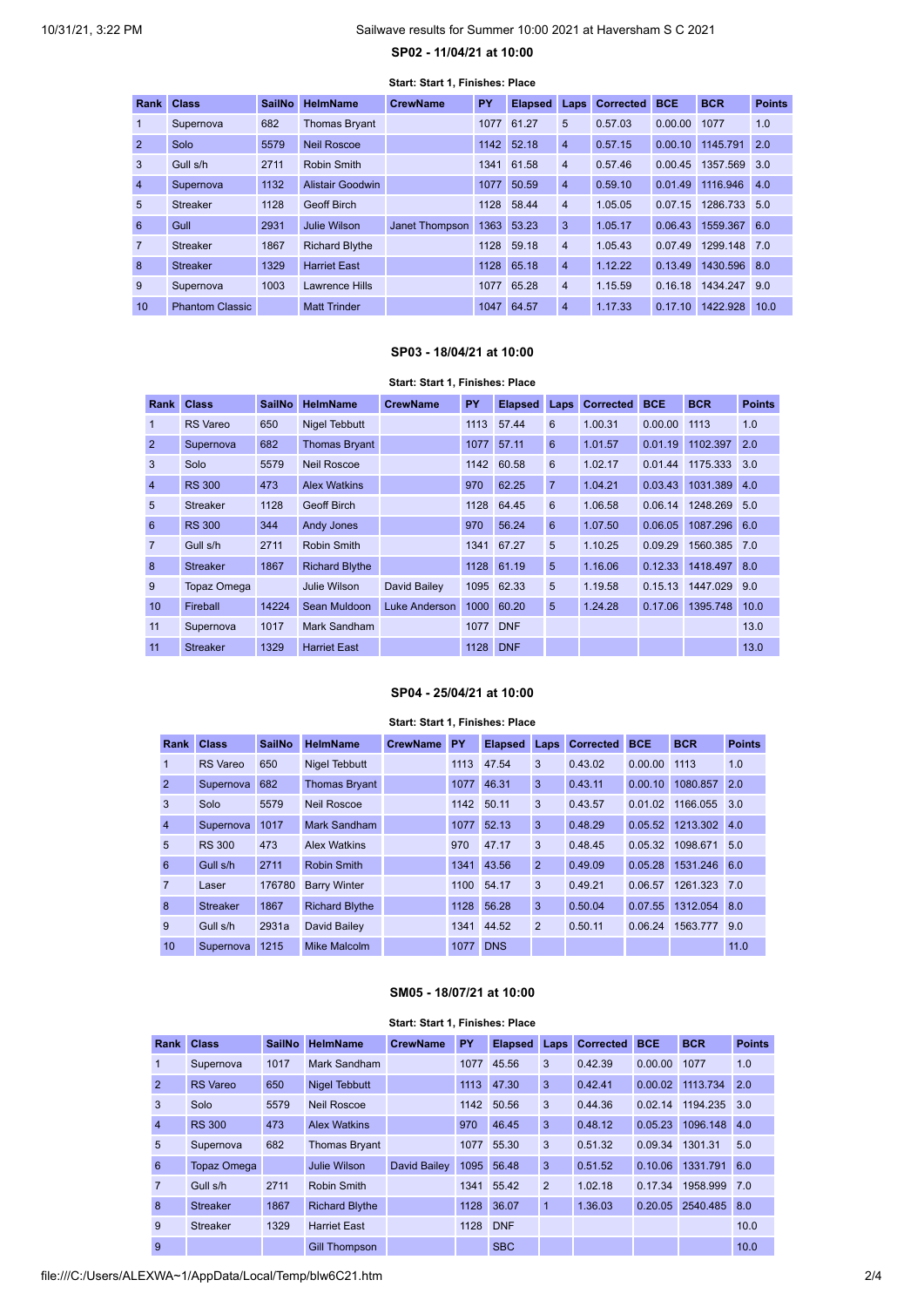|    | Rank Class | SailNo HelmName | CrewName PY |            | Elapsed Laps Corrected BCE | <b>BCR</b> | <b>Points</b> |
|----|------------|-----------------|-------------|------------|----------------------------|------------|---------------|
|    |            | Dave Hall       |             | <b>OOD</b> |                            |            | 10.0          |
| -9 |            | Ruth Chapman    |             | <b>OOD</b> |                            |            | 10.0          |

### **SM06 - 25/07/21 at 10:00**

# <span id="page-2-0"></span>**Start: Start 1, Finishes: Place Rank Class SailNo HelmName CrewName PY Elapsed Laps Corrected BCE BCR Points** RS Vareo 650 Nigel Tebbutt 1113 54.21 4 0.48.50 0.00.00 1113 1.0 2 Supernova 682 Thomas Bryant 1077 GAL 1077 GAL 1.9 Supernova 1215 Mike Malcolm 1077 53.57 4 0.50.06 0.01.21 1104.809 2.0 Streaker 1128 Geoff Birch 1128 57.11 4 0.50.42 0.02.06 1171.022 3.0 5 Solo 5579 Neil Roscoe 1142 OOD 3.1 Streaker 1867 Richard Blythe 1128 57.19 4 0.50.49 0.02.14 1173.753 4.0 Topaz Omega Julie Wilson David Bailey 1095 58.45 4 0.53.39 0.05.17 1203.105 5.0 8 Laser II Andy Jones 1085 60.19 4 0.55.35 0.07.20 1235.188 6.0 9 Gill Thompson SBC 56 SBC 7.0 10 Streaker 1329 Harriet East 1128 GAL 9.0

## **SM07 - 1/08/21 at 10:00**

### **Start: Start 1, Finishes: Place**

<span id="page-2-1"></span>

| Rank           | <b>Class</b>    | <b>SailNo</b> | <b>HelmName</b>       | <b>CrewName</b> | <b>PY</b> | <b>Elapsed</b> | Laps           | <b>Corrected</b> | <b>BCE</b> | <b>BCR</b> | <b>Points</b> |
|----------------|-----------------|---------------|-----------------------|-----------------|-----------|----------------|----------------|------------------|------------|------------|---------------|
|                | Solo            | 5579          | <b>Neil Roscoe</b>    |                 |           | 1142 53.01     | 5              | 0.46.25          | 0.00.00    | 1142       | 1.0           |
| $\overline{2}$ | Gull s/h        | 2711          | Robin Smith           |                 | 1341      | 49.53          | $\overline{4}$ | 0.46.30          | 0.00.05    | 1343.133   | 2.0           |
| 2              | <b>Streaker</b> | 2114          | <b>Phil East</b>      |                 | 1128      | <b>GAL</b>     |                |                  |            |            | 2.0           |
| $\overline{4}$ | <b>RS</b> Vareo | 650           | <b>Nigel Tebbutt</b>  |                 | 1113      | 52.11          | 5              | 0.46.53          | 0.00.31    | 1124.05    | 3.0           |
| 5              | Supernova       | 1215          | Mike Malcolm          |                 | 1077      | 52.01          | 5              | 0.48.18          | 0.02.01    | 1120.46    | 4.0           |
| 6              | <b>RS 300</b>   | 473           | <b>Alex Watkins</b>   |                 | 970       | <b>OOD</b>     |                |                  |            |            | 4.4           |
| 7              | <b>Streaker</b> | 1867          | <b>Richard Blythe</b> |                 | 1128      | 55.58          | 5              | 0.49.37          | 0.03.36    | 1205.544   | 5.0           |
| 8              | Gull s/h        | 2931a         | <b>David Bailev</b>   |                 | 1341      | 56.27          | $\overline{4}$ | 0.52.37          | 0.06.39    | 1519.944   | 6.0           |

#### **SM08 - 08/08/21 at 10:00**

#### **Start: Start 1, Finishes: Place**

<span id="page-2-2"></span>

| Rank           | <b>Class</b>    | <b>SailNo</b> | <b>HelmName</b>       | <b>CrewName</b> | PY   | <b>Elapsed</b> | Laps           | <b>Corrected</b> | <b>BCE</b> | <b>BCR</b> | <b>Points</b> |
|----------------|-----------------|---------------|-----------------------|-----------------|------|----------------|----------------|------------------|------------|------------|---------------|
| $\mathbf{1}$   | Supernova       | 682           | <b>Thomas Bryant</b>  |                 | 1077 | 50.32          | 5              | 0.46.55          | 0.00.00    | 1077       | 1.0           |
| 2              | <b>RS</b> Vareo | 650           | <b>Nigel Tebbutt</b>  |                 | 1113 | 53.19          | 5              | 0.47.54          | 0.01.06    | 1136.32    | 2.0           |
| 3              | <b>RS 300</b>   | 473           | <b>Alex Watkins</b>   |                 | 970  | 47.14          | 5              | 0.48.42          | 0.01.43    | 1006.668   | 3.0           |
| $\overline{4}$ | Supernova       | 1215          | Mike Malcolm          |                 | 1077 | 43.39          | $\overline{4}$ | 0.50.40          | 0.03.13    | 1162.872   | 4.0           |
| 5              | Supernova       | 1017          | Mark Sandham          |                 | 1077 | 45.18          | $\overline{4}$ | 0.52.35          | 0.04.52    | 1206.83    | 5.0           |
| 6              | Gull            | 2931          | Julie Wilson          | Janet Thompson  | 1363 | 43.51          | 3              | 0.53.37          | 0.05.29    | 1557.601   | 6.0           |
| $\overline{7}$ | <b>Streaker</b> | 1867          | <b>Richard Blythe</b> |                 | 1128 | 48.54          | $\overline{4}$ | 0.54.11          | 0.06.34    | 1302.737   | 7.0           |
| 8              | Solo            | 5579          | <b>Neil Roscoe</b>    |                 | 1142 | 50.39          | $\overline{4}$ | 0.55.26          | 0.07.47    | 1349.358   | 8.0           |

## **SP09 - 15/08/21 at 10:00**

<span id="page-2-3"></span>

| Rank           | <b>Class</b>    | <b>SailNo</b> | <b>HelmName</b>       | <b>CrewName</b> | <b>PY</b> | <b>Elapsed</b> | Laps           | <b>Corrected</b> | <b>BCE</b> | <b>BCR</b> | <b>Points</b> |
|----------------|-----------------|---------------|-----------------------|-----------------|-----------|----------------|----------------|------------------|------------|------------|---------------|
| 1              | Supernova       | 682           | <b>Thomas Bryant</b>  |                 | 1077      | 49.33          | $\overline{4}$ | 0.46.00          | 0.00.00    | 1077       | 1.0           |
| 2              | <b>RS</b> Vareo | 650           | <b>Nigel Tebbutt</b>  |                 | 1113      | <b>OOD</b>     |                |                  |            |            | 1.7           |
| 3              | Solo            | 5579          | <b>Neil Roscoe</b>    |                 | 1142      | 53.53          | $\overline{4}$ | 0.47.11          | 0.01.21    | 1171.188   | 2.0           |
| $\overline{4}$ | Gull s/h        | 2711          | <b>Robin Smith</b>    |                 | 1341      | 49.13          | 3              | 0.48.56          | 0.02.57    | 1426.34    | 3.0           |
| 5              | <b>RS 300</b>   | 344           | <b>Andy Jones</b>     |                 | 970       | 48.32          | $\overline{4}$ | 0.50.02          | 0.03.54    | 1054.902   | 4.0           |
| 6              | Supernova       | 1017          | Mark Sandham          |                 | 1077      | 54.55          | $\overline{4}$ | 0.50.59          | 0.05.22    | 1193.648   | 5.0           |
| $\overline{7}$ | <b>RS 300</b>   | 473           | <b>Alex Watkins</b>   |                 | 970       | 49.30          | $\overline{4}$ | 0.51.02          | 0.04.52    | 1075.913   | 6.0           |
| 8              | <b>Streaker</b> | 1128          | <b>Geoff Birch</b>    |                 | 1128      | 58.44          | $\overline{4}$ | 0.52.04          | 0.06.50    | 1276.605   | 7.0           |
| 9              | <b>Streaker</b> | 1867          | <b>Richard Blythe</b> |                 | 1128      | 58.57          | $\overline{4}$ | 0.52.16          | 0.07.03    | 1281.315   | 8.0           |
| 10             | <b>Streaker</b> | 1329          | <b>Harriet East</b>   |                 | 1128      | 60.25          | $\overline{4}$ | 0.53.34          | 0.08.31    | 1313.194   | 9.0           |
| 11             | 2000            | 22513         | Gordon Tweedle        | Angie           | 1114      | 49.25          | 3              | 0.59.09          | 0.10.59    | 1432.136   | 10.0          |